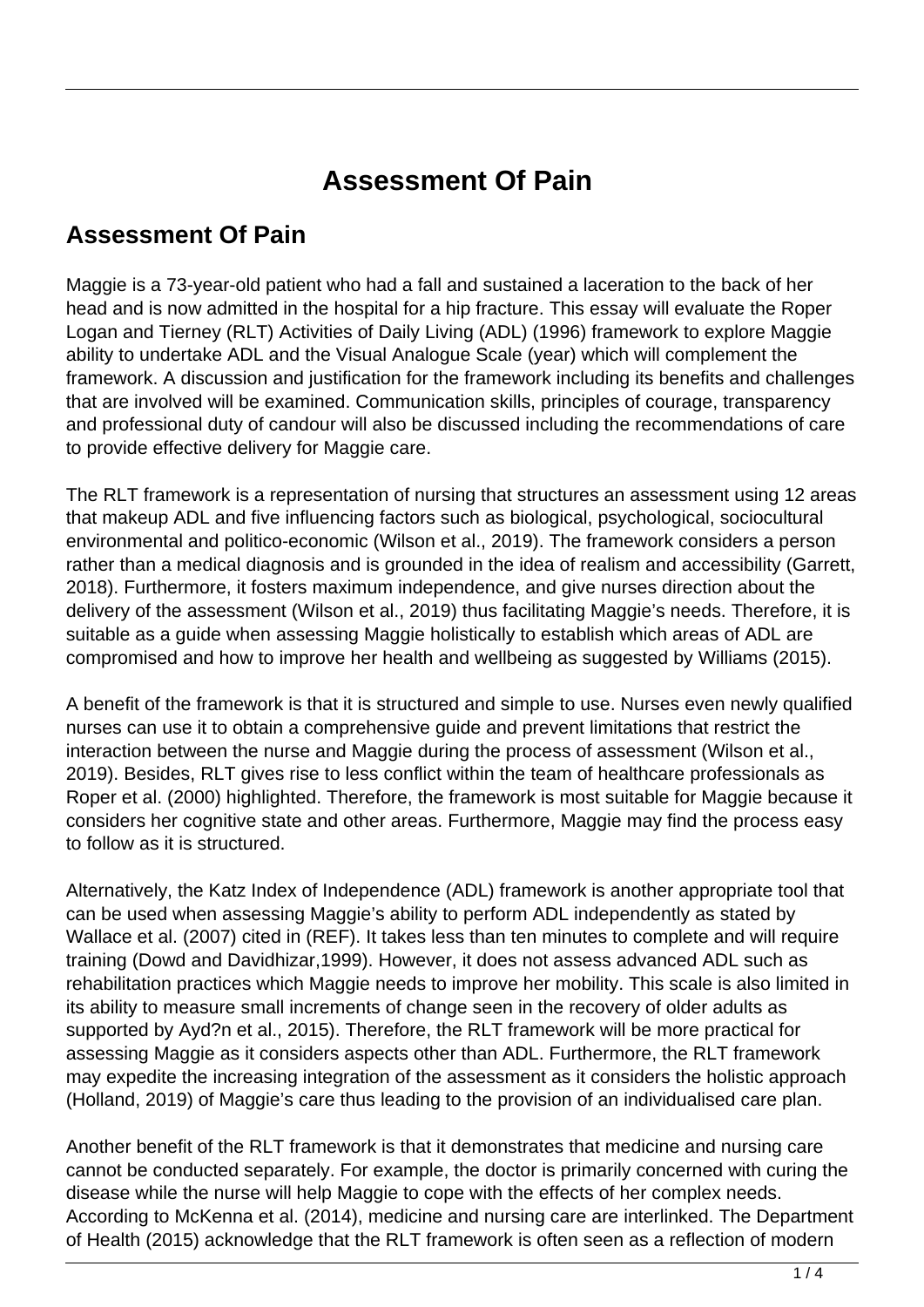healthcare as both healthcare professionals can work together and share their understanding of a patient's care. This means that the involvement of the multidisciplinary team (MDT) is important to Maggie's care although certain commonalties may arise having different insight from a different perspective (Humphries and Heans, 2004). Therefore, effective collaborative working can be facilitated and can speed up Maggie's recovery from surgery as well as her hip wound healing.

However, one weakness of the RLT framework in terms of the idea of ADL is that the complex nature of living cannot be reflected in just 12 ADL (Walsh, 1998 cited in Wilson et al., 2019). This also becomes an issue when the 12 ADL is used as a checklist when assessing Maggie. However, they are not separate entities but are all interconnected for Maggie's wellbeing. For example, Maggie is experiencing pain which is not considered as part of the ADL and her hip surgery wound is slow to heal.

According to Malec and Shega (2015), effective pain management depends on a comprehensive assessment to gather information of a patient's pain experience which involves location, intensity, and characteristic. Kourkouta and Papathanasiou (2014) highlight that effective communication will enable the nurse to gather subjective and objective data, and to be aware of the impact pain has on Maggie's functional status. This will help to recognise functional decline while supporting Maggie's wishes and provide interventions tailored to her needs (Dougherty and Lister, 2015). Furthermore, the information can be used to create a baseline to assess her needs, such as mobility; as well as establishing Maggie's previous abilities, and identify her actual position in the independence and dependence continuum, to provide individualised person-centred care (Williams, 2015).

The NMC (2018) state that effective communication skills are vital to high-quality nursing and nurses are required to develop appropriate communication and interpersonal skills to achieve a therapeutic relationship with Maggie to build trust and rapport and obtaining consent. Openended questions and the hello my name is approach as demonstrated by Granger (2020); addressing Maggie by her name while talking with her is often a better way to build trust and respect and also make sure Maggie's privacy, dignity and right to confidentiality (patientcentred care) are maintained to meet basic needs including pain-relief and other causes of distress (Pullen et al., 2010).

Additionally, verbal and non-verbal cues such as gesture, eye contact are vital. For example, excessive eye contact can be intimidating; and understanding the different cultural beliefs and values (Leathers and Evans, 2016) that can influence Maggie's understanding should be considered. Furthermore, speaking calmly and slowly in terms that she can understand and incorporating caring behaviours will enable the nurse to understand Maggie concerns by restating what she has verbalised Moreover, the nurse should engage Maggie by active listening and show congruence with her to gather more information and to identify Maggie's pain severity which can impact on her ADL.

Kim et al. (2017) suggest the VAS as a recommended tool to assess Maggie's pain severity and its impact on her ADL. The VAS is a practical tool comprising of a numerical system (0 to 10), zero being no pain and ten being the worse. Ariza-Vega et al. (2019) noted that the psychometric properties of the VAS are good due to its inter-rater reliability and test-retest reliability making it appropriate to assess Maggie's pain. Arguably, this tool will be more suitable for assessing Maggie's hip pain whereas, in the RLT framework, pain cannot be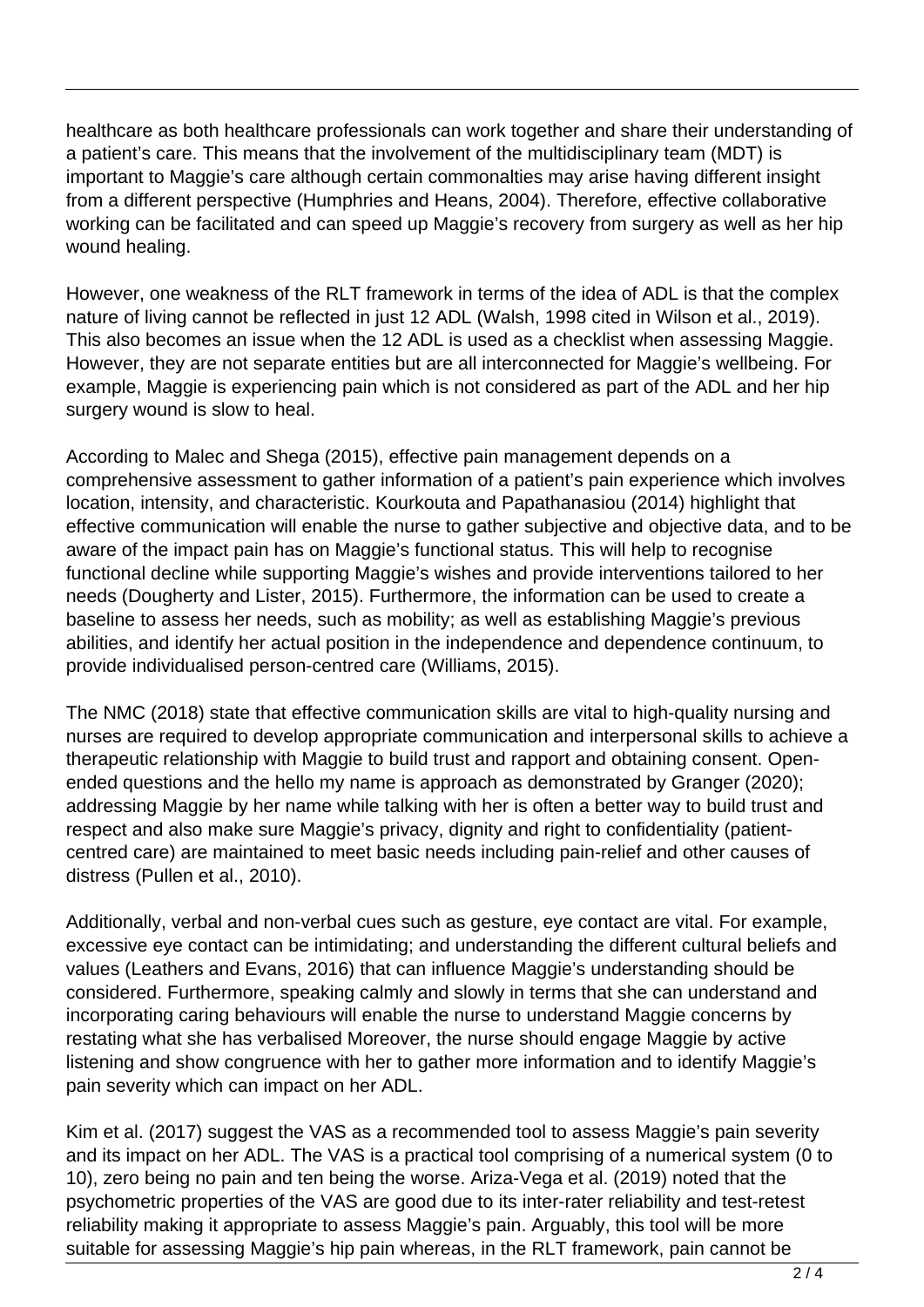measured and would require a lengthy description of Maggie's pain severity. Furthermore, Page (2017) state that the VAS tool is better for assessing the elderly and confused patients. Therefore, the VAS tool would complement the RLT framework when assessing Maggie's mobility and maintaining a safe environment which is two of the key components of the 12 ADL.

It is highlighted that the wrong dressing was applied to Maggie's wound. Therefore, the nurse should be courageous to do the right thing for patients in their care (Department of Health, 2012). The duty of candour and courage should be employed to inform Maggie of the error about what corrections will be made. An apology should be offered to Maggie as an expression of regret and the organisation should also be notified of the incident as suggested by the General Medical Council and NMC (2015).

The NMC (2018) state nurses are legally bound to be open and transparent with patients when something goes wrong. The nurse should be transparent concerning the short- and long-term effects of Maggie's surgery and the error, and how they may affect Maggie. However, because she is very confused this may pose as a challenge and may require the involvement of her sister Lilly as part of family-centred care as suggested by the Care Quality Commission (2017). Therefore, documentation of Maggie's care and needs should be addressed to facilitate the effective delivery of care within the MDT as stated by NMC (2018)

## **Recommendation**

According to Pain Society (2018), self-reporting is the most reliable and accurate measure in terms of improving one's care for patients like Maggie. Furthermore, Abou-Setta et al (2011) suggest that nerve blockades are effective for relieving chronic, acute pain and help in managing patient pain which will be good for Maggie.

National Institute for Health and Clinical Excellence (NICE) ( 2013) recommends opioids as pain relief of a comprehensive pain management strategy for Maggie with consideration to the side effects(nausea and vomiting) in patients like Maggie However, Abdulla et la (2013) recommends paracetamol as the first-line treatment for the management of both acute and persistent pain in older people of musculoskeletal origin such as hip fracture, due to it demonstrated efficacy and good safety report. Maggie will be referred to a nutritionist to look at her diet as poor health and lack of nutrients will affect wound healing which we lead to poorer outcomes for elderly patients like Maggie recovering from a fractured hip. Therefore, the nurse will encourage Maggie to eat, drink and establish healthy eating patterns as this will assist her in the recovering process. Furthermore, motivation is an essential factor to consider likewise barriers to exercise need to be taken into consideration. It recommended that cognitive behavioural approach be used in exercise therapy to address Maggie the nurse will encourage Maggie to continue with the psychotherapy plan as this is vital to Maggie progression to independence. Maggie will need to reassess for CT scan and X-rays in other monitors her progress.

In conclusion, it is evident that health care professionals and care staff play an important role in developing and delivering care and treatments to improve the living standard of patients with complex needs. This study has evaluated the Roper Logan and Tierney (RLT) Activities of Daily Living (ADL) (1996) framework that undertake ADL and the Visual Analogue Scale which was used to complement the framework. The discussion and justification for the framework and its benefits and challenges were also examined. The appropriate ways to address Maggie as well